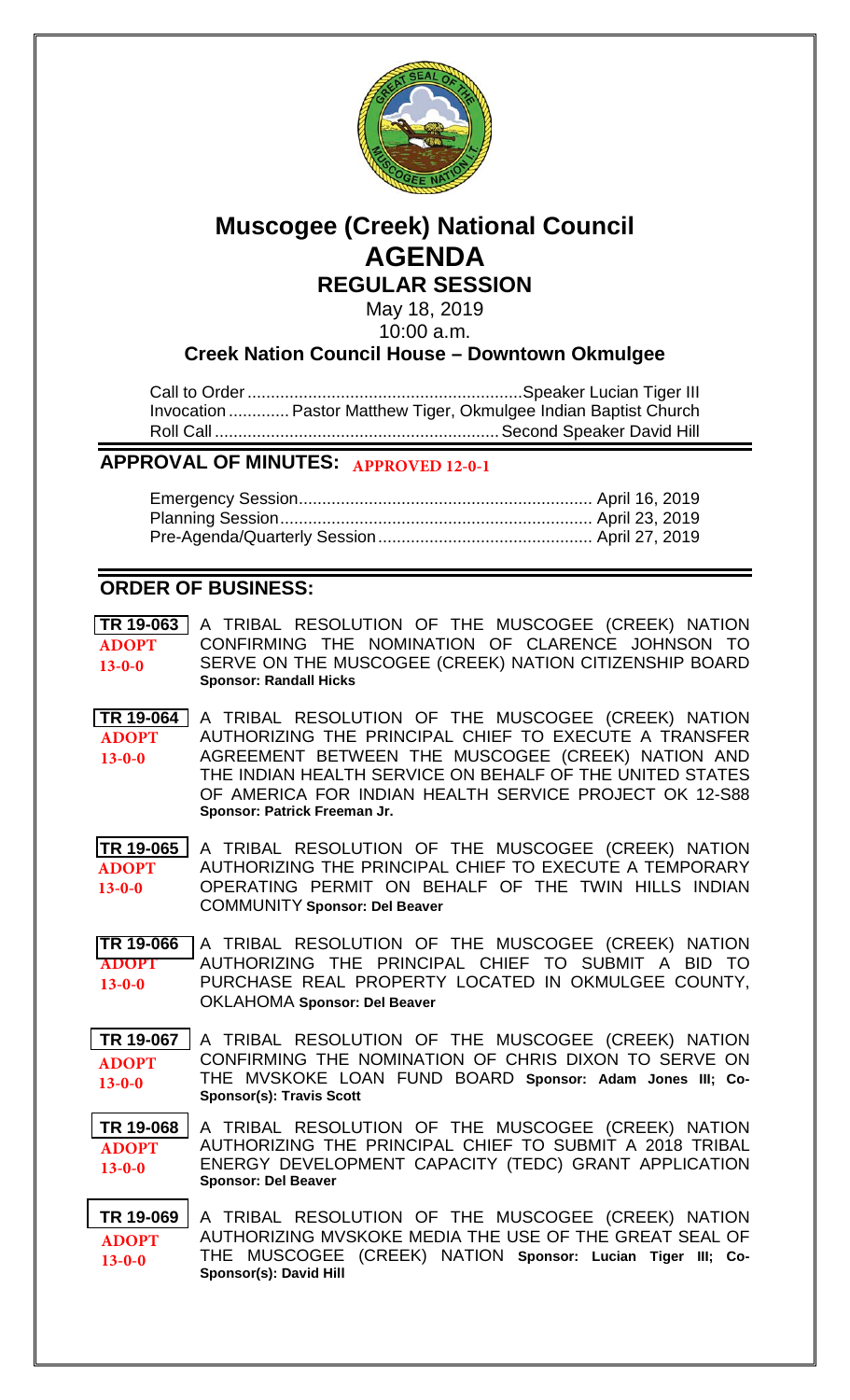#### **Page 2 of 3 Regular Session May 18, 2019**

**[TR 19-070](/images/pdf2019/bills/19-070.pdf)** A TRIBAL RESOLUTION OF THE MUSCOGEE (CREEK) NATION AMENDING TR 18-099 (A TRIBAL RESOLUTION OF THE MUSCOGEE (CREEK) NATION CREATING A MUSCOGEE BUSINESS ASSESSMENT COMMITTEE) AS AMENDED BY TR 18-135 **Sponsor: Lucian Tiger III ADOPT 13-0-0**

**[NCA 19-048](/images/pdf2019/bills/NCA19-048.pdf)** A LAW OF THE MUSCOGEE (CREEK) NATION AMENDING MCNCA TITLE 35 § 10-110, ENTITLED "Services Provided" **Sponsor: Joyce Deere ADOPT 13-0-0**

**[NCA 19-061](/images/pdf2019/bills/NCA19-061.pdf)** A LAW OF THE MUSCOGEE (CREEK) NATION AUTHORIZING A SUPPLEMENTAL APPROPRIATION FOR THE MUSCOGEE (CREEK) NATION TRIBAL ENERGY PROGRAM FOR ENERGY ASSISTANCE RELATED SERVICES FOR FISCAL YEAR 2019 **Sponsor: Randall Hicks (\$400,000.00) ADOPT 13-0-0**

**[NCA 19-062](/images/pdf2019/bills/NCA19-062.pdf)** A LAW OF THE MUSCOGEE (CREEK) NATION AUTHORIZING A DONATION TO SPONSOR THE UNITED NATIONAL INDIAN TRIBAL **ADOPT** YOUTH (UNITY) 2019 NATIONAL UNITY CONFERENCE **Sponsor: Randall Hicks (\$10,000.00) 13-0-0**

**NCA [19-063](/images/pdf2019/bills/NCA19-063.pdf)** A LAW OF THE MUSCOGEE (CREEK) NATION AUTHORIZING A DONATION TO THE AMERICAN DIABETES ASSOCIATION **Sponsor: Lucian Tiger III; Co-Sponsor(s): Pete Beaver; Johnnie Greene; James Jennings; Randall Hicks (\$10,000.00) ADOPT 13-0-0**

**[NCA 19-064](/images/pdf2019/bills/NCA19-064.pdf)** A LAW OF THE MUSCOGEE (CREEK) NATION AUTHORIZING A DONATION TO THE HANNA RURAL FIRE ASSOCIATION **Sponsor: Darrell Proctor; Co-Sponsor(s): Lucian Tiger III (\$2,000.00) ADOPT 13-0-0**

**[NCA 19-066](/images/pdf2019/bills/NCA19-066.pdf)** A LAW OF THE MUSCOGEE (CREEK) NATION AUTHORIZING A SPECIAL APPROPRIATION TO A MUSCOGEE (CREEK) CITIZEN **Sponsor: Darrell Proctor (\$250.00) ADOPT 13-0-0**

**[NCA 19-069](/images/pdf2019/bills/NCA19-069.pdf)** A LAW OF THE MUSCOGEE (CREEK) NATION AUTHORIZING A SUPPLEMENTAL APPROPRIATION TO THE MUSCOGEE (CREEK) NATION HISTORIC AND CULTURAL PRESERVATION DEPARTMENT FOR FISCAL YEAR 2019 TO PURCHASE A GRADIOMETER **Sponsor: David Hill; Co-Sponsor(s): Lucian Tiger III (\$18,300.00) ADOPT 13-0-0**

**[NCA 19-070](/images/pdf2019/bills/NCA19-070.pdf)** A LAW OF THE MUSCOGEE (CREEK) NATION AUTHORIZING A SUPPLEMENTAL APPROPRIATION TO THE MUSCOGEE (CREEK) NATION REALTY DEPARTMENT FOR FISCAL YEAR 2019 BUDGET **Sponsor: Patrick Freeman Jr. (\$150,000.00) ADOPT 13-0-0**

**[NCA 19-071](/images/pdf2019/bills/NCA19-071.pdf)** A LAW OF THE MUSCOGEE (CREEK) NATION APPROPRIATING FUNDS TO BE USED TOWARD THE PURCHASE OF PROPERTY LOCATED IN MACON-BIBB COUNTY, GEORGIA **Sponsor: Patrick Freeman; Co-Sponsor(s): Lucian Tiger III; David Hill; Darrell Proctor (\$330,000.00) ADOPT 13-0-0**

**[NCA 19-072](/images/pdf2019/bills/NCA19-072.pdf)** A LAW OF THE MUSCOGEE (CREEK) NATION APPROPRIATING FUNDS TO BE USED TOWARD THE PURCHASE OF REAL PROPERTY LOCATED IN OKMULGEE COUNTY, OKLAHOMA **Sponsor: Del Beaver (\$10,000.00) ADOPT 13-0-0**

**[NCA 19-073](/images/pdf2019/bills/NCA19-073.pdf)** A LAW OF THE MUSCOGEE (CREEK) NATION APPROVING THE 2020 INDIAN HOUSING PLAN **Sponsor: Mark Randolph ADOPT**

**[NCA 19-074](/images/pdf2019/bills/NCA19-074.pdf)** A LAW OF THE MUSCOGEE (CREEK) NATION AUTHORIZING THE PRINCIPAL CHIEF TO EXPEND HOUSING PROGRAM INCOME FOR ELDERLY RENTAL CONSTRUCTION **Sponsor: Mark Randolph (\$1,600,000.00) 13-0-0 ADOPT 13-0-0**

**[NCA 19-075](/images/pdf2019/bills/NCA19-075.pdf)** A LAW OF THE MUSCOGEE (CREEK) NATION REPROGRAMMING INDIAN HOUSING BLOCK GRANT FUNDS AND PROGRAM INCOME FUNDS **Sponsor: Mark Randolph ADOPT 13-0-0**